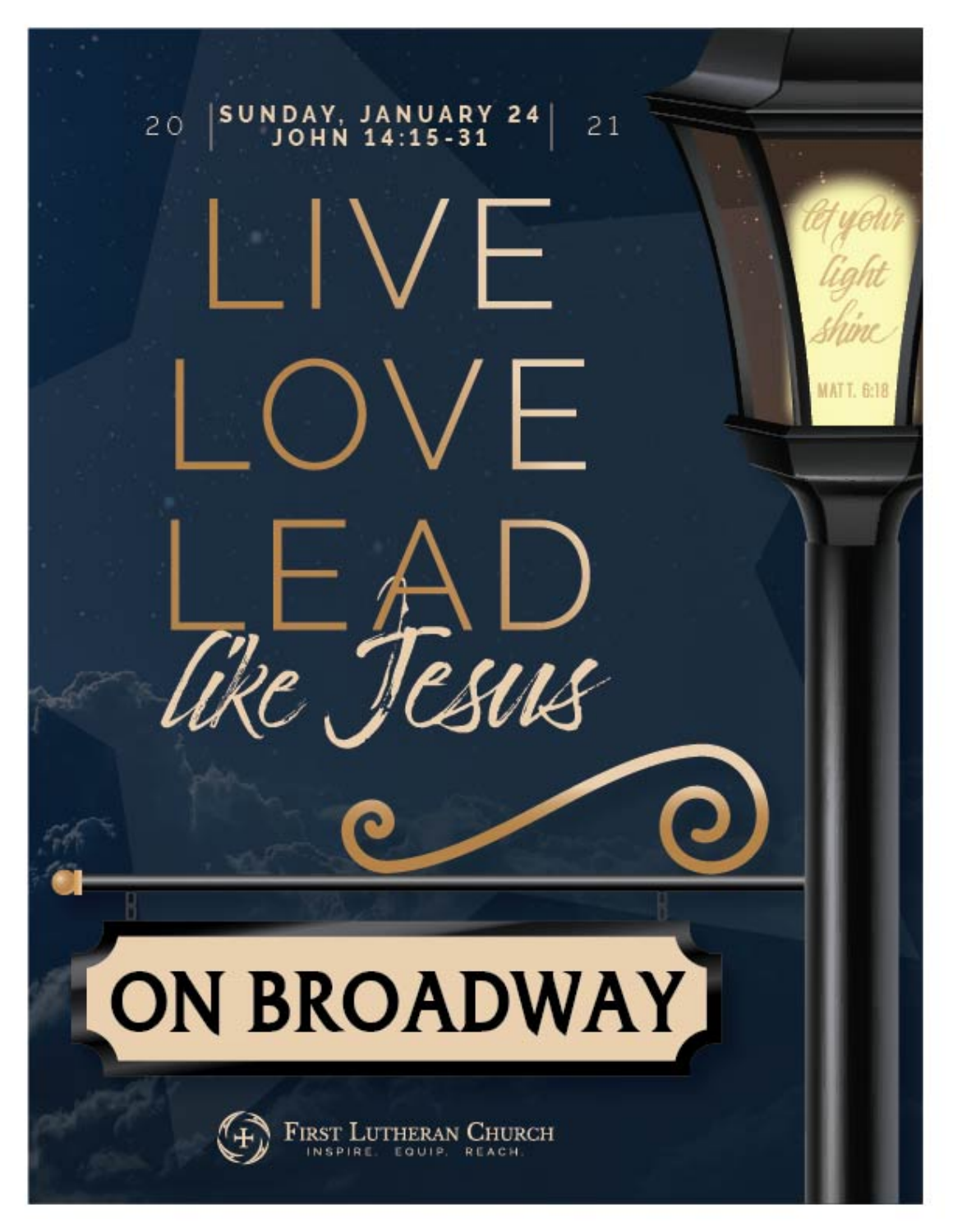### **January 24, 2021: Celebration Worship** *Live, Love, and Lead Like Jesus*

| <b>WELCOME &amp; ANNOUNCEMENTS</b>                                                                                                                                          | <b>OFFERING:</b><br>Thank you for your new or continued generosity<br>towards God's mission at First Lutheran Church.                                         |
|-----------------------------------------------------------------------------------------------------------------------------------------------------------------------------|---------------------------------------------------------------------------------------------------------------------------------------------------------------|
| <b>OPENING PRAYER</b>                                                                                                                                                       | While we worship online, our stewardship continues.<br>Offerings can be mailed to the church office and we<br>also encourage you to use our online giving and |
| <b>SONG: Let It Rise</b>                                                                                                                                                    | texting options. Please reference the back page of<br>the worship bulletin for more information or visit our<br>website.                                      |
| <b>SONG:</b> All Who Are Thirsty                                                                                                                                            | <b>SPECIAL MUSIC:</b>                                                                                                                                         |
| <b>QUIET TIME</b>                                                                                                                                                           | The Power of Your Love<br>Katie Damico & the Worship Band                                                                                                     |
| <b>CONFESSION &amp; FORGIVENESS:</b>                                                                                                                                        | <b>APOSTLES' CREED</b>                                                                                                                                        |
| Lord,                                                                                                                                                                       | <b>PRAYERS FOR GOD'S PEOPLE</b>                                                                                                                               |
| I confess that I've missed the mark. I have<br>not loved you with all my heart, soul,<br>and mind. I certainly have not loved my<br>neighbors the way you have shown to do. | <b>LORD'S PRAYER</b>                                                                                                                                          |
| Many days I don't even love myself. I'm sorry<br>I put obeying rules and regulations over<br>loving others. I'm sorry I leaned toward the                                   | <b>BLESSING/BENEDICTION</b>                                                                                                                                   |
| law and not towards love. Show me how<br>to love more freely; others, myself and you.<br>Amen.                                                                              | <b>SENDING SONG: Blessed Be Your Name</b>                                                                                                                     |
| <b>SONG:</b> Psalm 62 (Only In God)                                                                                                                                         |                                                                                                                                                               |
| SCRIPTURE: John 14:15-31                                                                                                                                                    |                                                                                                                                                               |
| <b>MESSAGE: Rollie Johnson</b>                                                                                                                                              |                                                                                                                                                               |

 $\overline{\phantom{a}}$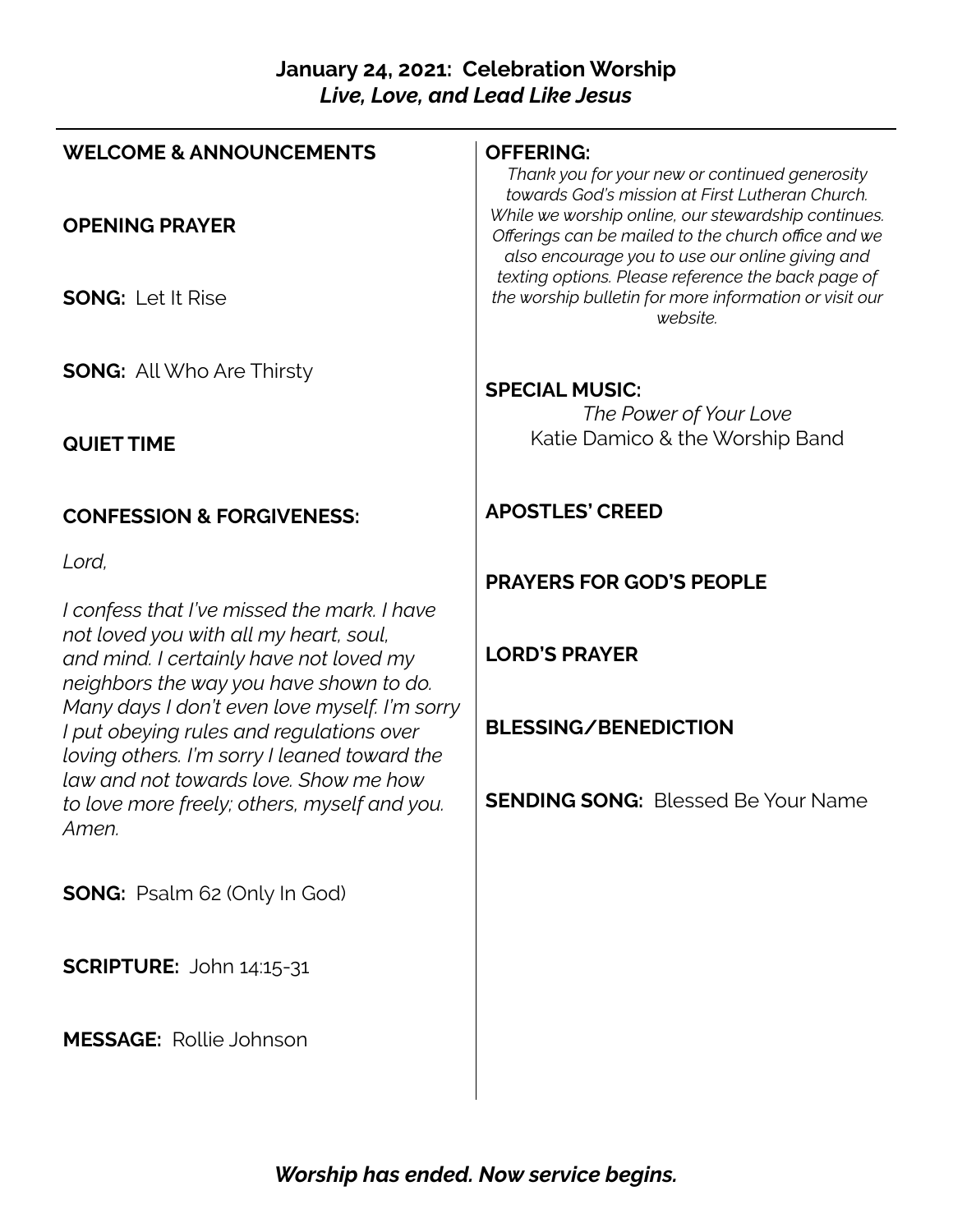

# **2021 RE- O PE N I N G UPDATE**

**Example 18 September 15 September 2014**<br> **Example 1** September 2014<br> **Example 2014 thank God for First Lutheran and our surrounding community.**

**These last few months have been anything but normal. Now, as the number of COVID-19 cases in our region decline, we feel it is safe to begin in-person worship again with certain precautions in place. We are excited to announce...**

*IN-PERSON WORSHIP RESUMES JANUARY 31*

# See you soon!

# Welcome Back!

## **IN-PERSON & ONLINE WORSHIP SCHEDULE**

#### **In-Person Sundays | beginning Jan. 31**

- » Traditional (Sanctuary) worship, 9 a.m.
- » Contemporary (Celebration) worship, 9 & 10:30 a.m.

#### **In-Person Wednesdays | beginning Feb. 17**

» Evening worship services will begin Ash Wednesday, February 17 *(Watch for more details on our Lenten theme and worship schedule.)*

#### **Online Worship Continues!**

- » Sundays, Traditional 9 a.m.
- » Sundays, Contemporary 10:30 a.m.
- » Wednesdays, 6 p.m. *(Face-to-Face)*

# **VISITOR AND FACILITY PROTOCOLS**

We want you to stay safe and healthy at First Lutheran Church. Here is what you can expect during your visit:

- » **Face masks are required** for all those attending *(optional for kids age 3 and younger)*
- » Physical distance seating
- » Touch-free environment
- » Hand-sanitizer stations located throughout the church
- » Frequent disinfection of common areas by staff

Thank you for keeping each other safe!

# **CHRISTIAN EDUCATION**

- » Nursery will remain closed for now
- » Online classes and resources will continue to the end of the school year. In-person kids' classes will resume in early Fall 2021.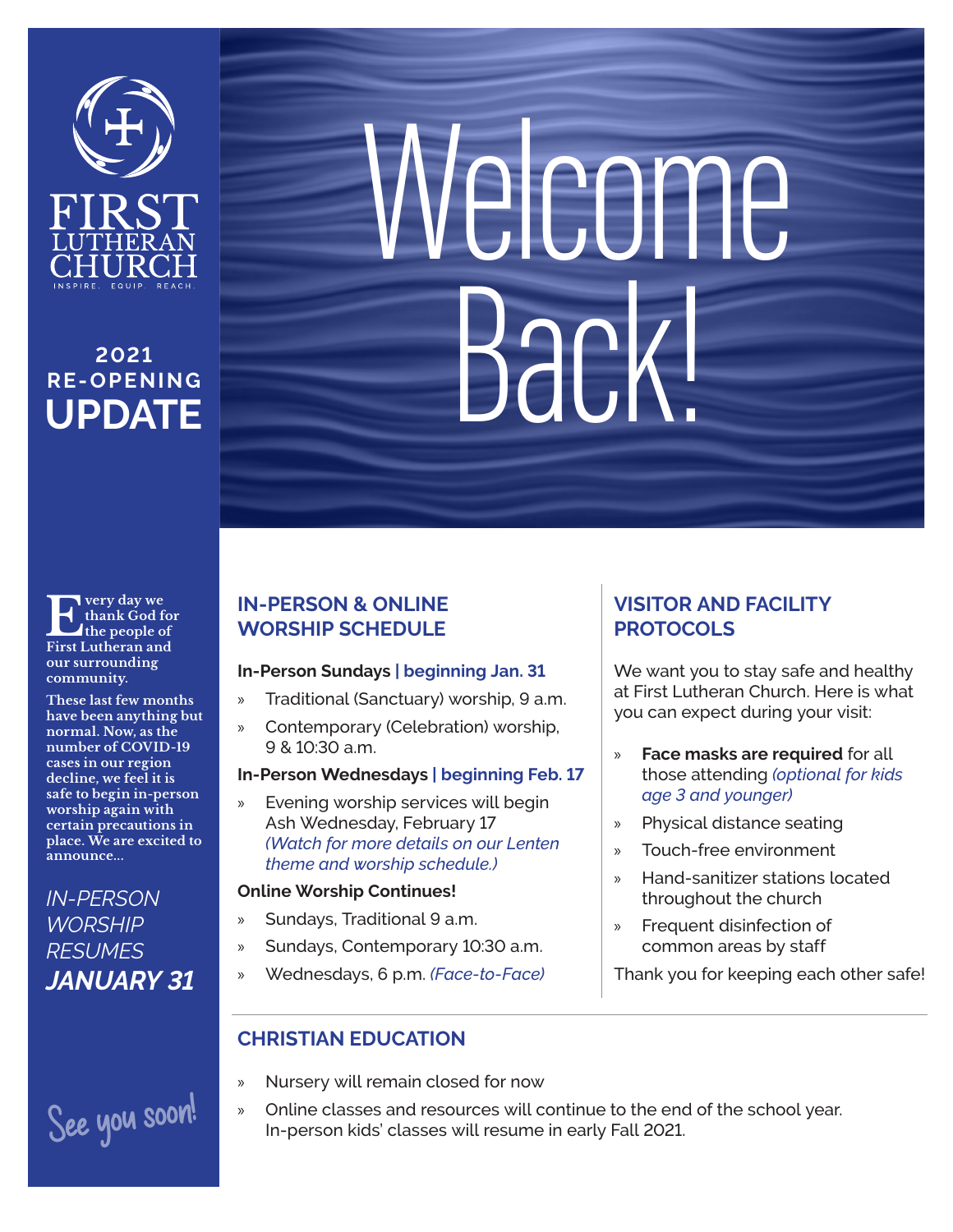

**ANNOUNCEMENTS:**

#### **Christian Education classes (ONLINE), Wednesdays, various times**

If you are new to First Lutheran or know of a friend who would like to join in, contact Erik Carlson, ecarlson@flcfargo.org, or 701.235.7389 to get registered and to receive the Zoom meeting details.

FIRST LUTHERAN CHURCH

INSPIRE. EQUIP. REACH.

- 56ers (5th-6th grades), 6 p.m.
- Servant Leadership Academy/Confirmation (7th-8th grades), 7 p.m.
- High School Youth Group (9th-12th grades), 8 p.m.

#### **Online Small Groups following Rob Bell's NOOMA series**

Now through February 11, join Pr. Laurie or Rollie Johnson for a small group Zoom discussion to explore spiritual direction following a weekly stand-alone topic presented by Pr. Rob Bell.

- Women's studies: Tuesdays, 1:30 p.m. or Thursdays, 7 p.m.
- Men's study: Tuesdays, 7:15 p.m.
- Contact Pr. Laurie, lneill@flcfargo.org, or Rollie, rjohnson@flcfargo.org for Zoom meeting details.

#### **Snowshoe Sundays: Sunday, January 24, 2 p.m.**

#### **MB Johnson Park, 3601 11th St N, Moorhead (note location change this week)**

Get out of the house! Get some fresh air! Interact with other people! Exercise! Enjoy God's Creation! Please bring a face covering and maintain physical distancing. Meet at the northside shelter (look for Rollie's blue FJ Cruiser). Questions? Contact Rollie Johnson, rjohnson@flcfargo. org, or 701.235.7389.

# **Feed My Starving Children Online Pack-a-thon**

#### **Thursday, January 28, 9 a.m. - 9 p.m., fmsc.org/fargo**

For the past six years, we have looked forward to the annual Feed My Starving Children volunteer meal-packing event the first weekend of February which helps nourish and support thousands of children and families worldwide. This year the pandemic has disrupted volunteer meal packing events. However, the need is now greater than ever before, and Feed My Starving Children has been able to continue packing meals through automation.

We invite you to participate in a FMSC Fargo online pack-a-thon on January 28 to help raise funds to continue the packing of meals. If you or your business are interested in becoming event sponsors, contact Amy Okeson, aokeson@atonementfargo.org.

#### **Grief Support: Virtual Small Group Resources**

Two of our community ministry partners, Hospice of the Red River Valley and Living Free/ Jail Chaplains, are offering online small groups to help deal with many types of personal loss. Several groups are beginning in the following weeks. We invite you to visit their websites to learn more and to register.

Hospice of the Red River Valley: hrrv.org Living Free/Jail Chaplains: jailchaplains.com